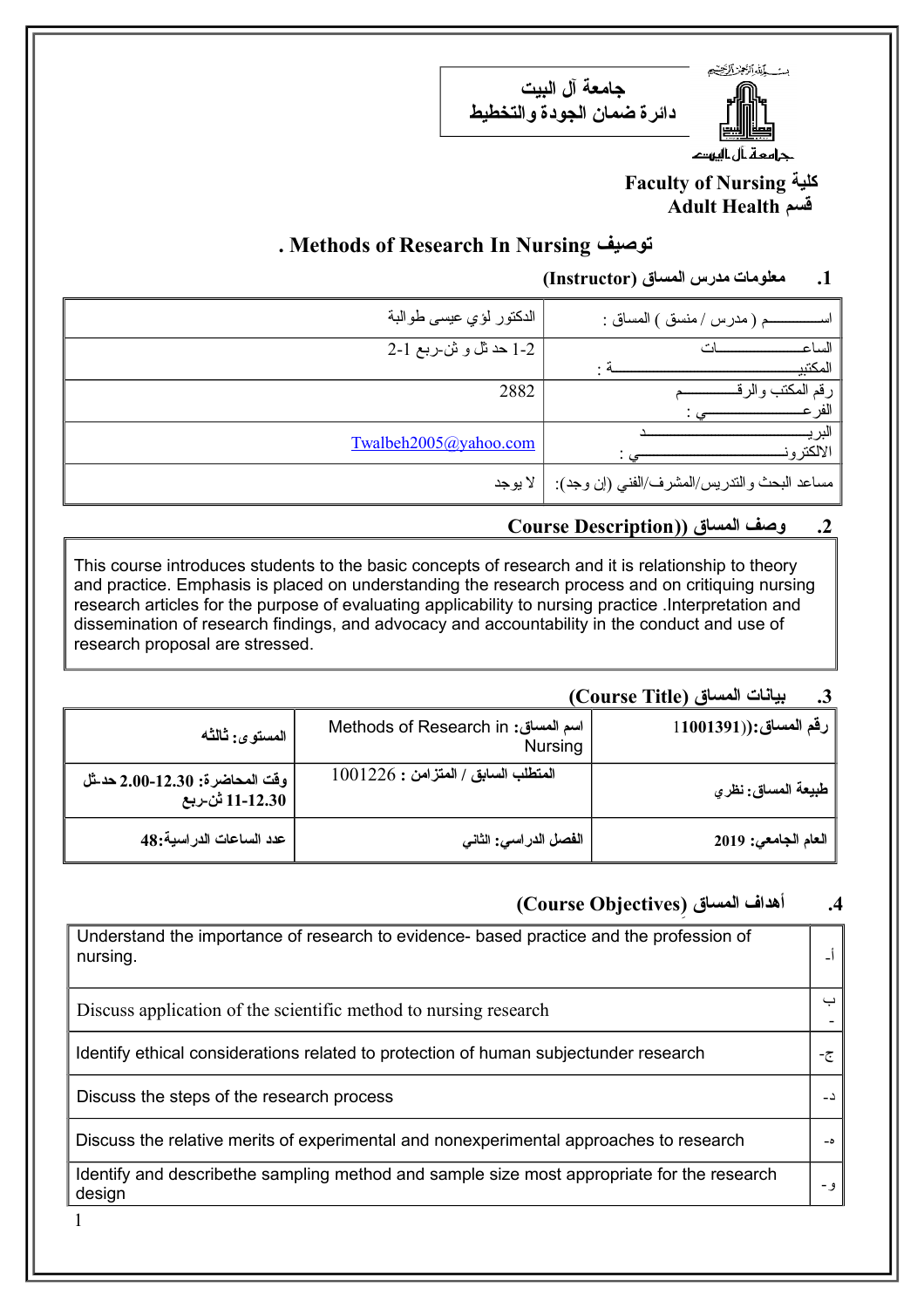| Evaluate the relative merits of various research designs and data collection methods.                                                     |
|-------------------------------------------------------------------------------------------------------------------------------------------|
| Identify common methods of establishing validity and reliability of data collection tools                                                 |
| Discuss the applicability of the findings of a research study to nursing practice.                                                        |
| مخرجات التعلم (Intended Student Learning Outcomes)<br>(المعرفة والمهارات والكفايات)                                                       |
| يفتر ض بالطالب بعد در استه لهذا المساق أن يكو ن قادر ا علي:                                                                               |
| 1. Demonstrate ability to indicate the importance of research to evidence- based                                                          |
| practice and the profession of nursing.<br>2. Demonstrate ability to discuss application of the scientific method to nursing<br>research. |
| 3. Demonstrate ability to identify ethical considerations related to protection of human<br>subjectunder research.                        |
| 4. Demonstrate ability to discuss the steps of the research process.                                                                      |
| 5. Demonstrate ability to discuss the relative merits of experimental and<br>nonexperimental approaches to research.                      |
| 6. Demonstrate ability to identify and describethe sampling method and sample size<br>most appropriate for the research design.           |
| 7. Demonstrate ability to evaluate the relative merits of various research designs and<br>data collection methods.                        |
| 8. Demonstrate ability to identify common methods of establishing validity and reliability<br>of data collection tools.                   |
| 9. Demonstrate ability to discuss the applicability of the findings of a research study to                                                |

| الموضـــــوع                                       | الأسبوع |
|----------------------------------------------------|---------|
| Orientation and cours syllbus                      | الأول   |
| 1-Introduction to Nursing Research.                | الأول   |
| -2-Research problem, Study purpose, and Hypotheses | الثاني  |
| 3-Review of literature                             | الثالث  |
| 4-Designing Ethical Research                       | الرابع  |
| الامتحان الأول   Data collection 1<br>and          | الخامس  |
| 6-Data collection 1                                | السادس  |
| 7-Data collection 2                                | السابع  |

**.6 محتوى المساق (Content Course(**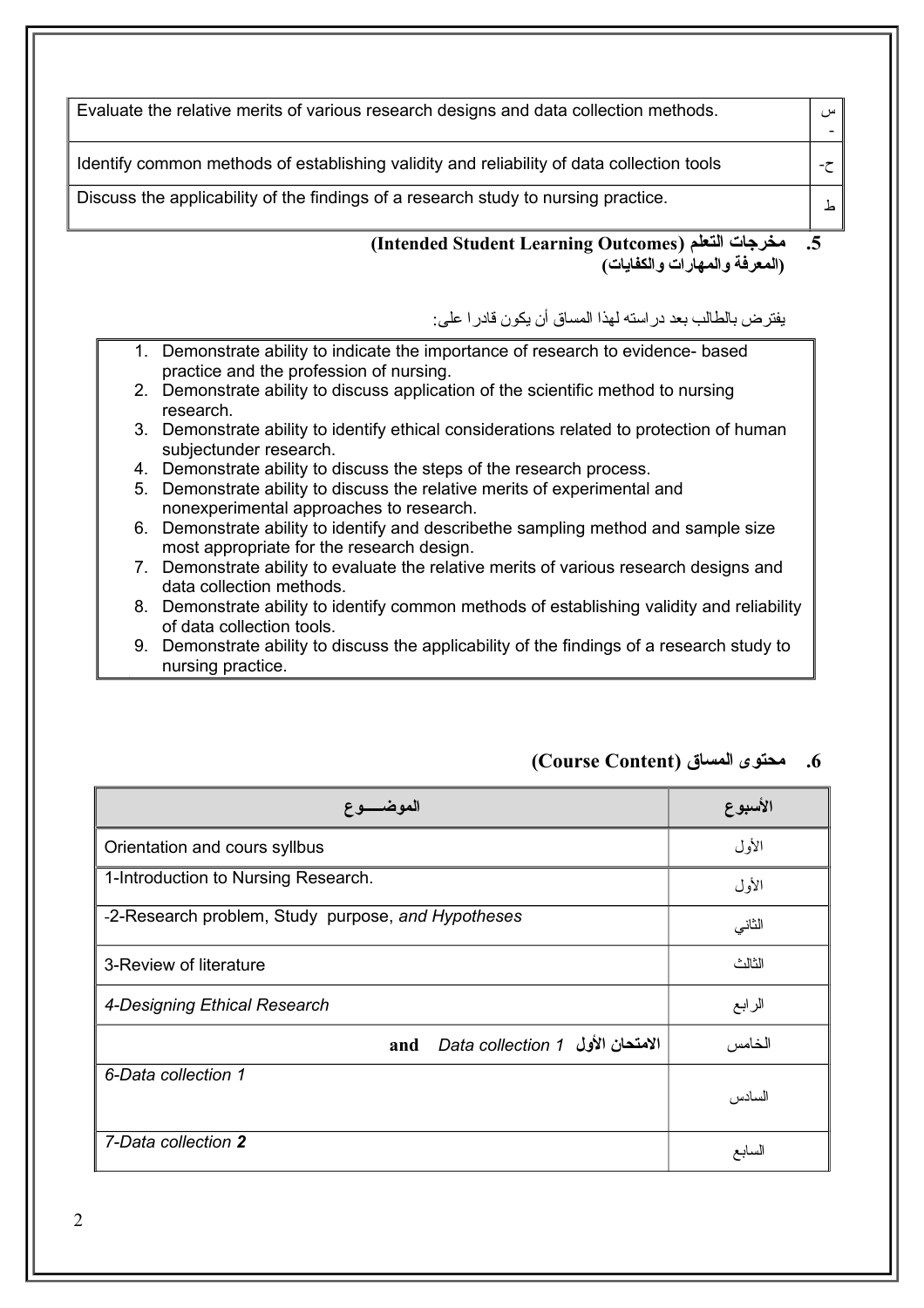| 8-Designing Quantitative Studies |            |
|----------------------------------|------------|
|                                  | الثامن     |
| الامتحان الثاني                  | التاسع     |
| 9-Sampling design and            |            |
| 9-Sampling design                | العاشر     |
| 10- Data quality                 | الحادي عشر |
| 11- Statistical analysis         | الثانى عشر |
| 12- Writing a Research Proposal  | الثالث عشر |
| 13-Revision                      | الرابع عشر |

#### **المتحان النهائي**

#### **.7 استراتيجيات التعليم والتعلم وطرق التقويم (Teaching and learning Strategies and Evaluation Methods)**

| نوع<br>التقويم/القياس<br>(امتحان/عروض<br>صفية/مناقشة/و اجبات | أنشطة التعلم                                                | استر اتيجيات<br>التدريس               | مخرجات التعلم                                                                                                                     | ٽ              |
|--------------------------------------------------------------|-------------------------------------------------------------|---------------------------------------|-----------------------------------------------------------------------------------------------------------------------------------|----------------|
| Exams,<br>assignments                                        | group discussion,<br>handouts, and<br>assigned<br>readings. | Lectures, Power<br>point presentation | Demonstrate ability to indicate the<br>importance of research to evidence-<br>based practice and the profession of<br>nursing     | $\mathbf{1}$   |
| Exams,<br>assignments                                        | group discussion,<br>handouts, and<br>assigned<br>readings. | Lectures, Power<br>point presentation | Demonstrate ability to discuss<br>application of the scientific<br>.method to nursing research                                    | $\overline{2}$ |
| Exams.<br>assignments                                        | group discussion,<br>handouts, and<br>assigned<br>readings. | Lectures, Power<br>point presentation | Demonstrate ability to<br>identify ethical<br>considerations related to<br>protection of human<br>subjectunder research           | $\overline{3}$ |
| Exams,<br>assignments                                        | group discussion,<br>handouts, and<br>assigned<br>readings. | Lectures, Power<br>point presentation | Demonstrate ability to discuss the<br>steps of the research process                                                               | $\overline{4}$ |
| Exams,<br>assignments                                        | group discussion,<br>handouts, and<br>assigned<br>readings. | Lectures, Power<br>point presentation | Demonstrate ability to discuss the<br>relative merits of experimental and<br>nonexperimental approaches to<br>research.           | 5              |
| Exams,<br>assignments                                        | group discussion,<br>handouts, and<br>assigned<br>readings  | Lectures, Power<br>point presentation | Demonstrate ability to identify and<br>describethe sampling method and<br>sample size most appropriate for the<br>research design | $-6$           |
| Exams,<br>assignments                                        | group discussion,<br>handouts, and<br>assigned              | Lectures, Power<br>point presentation | Demonstrate ability to evaluate the<br>relative merits of various research<br>designs and data collection methods                 | $-7$           |